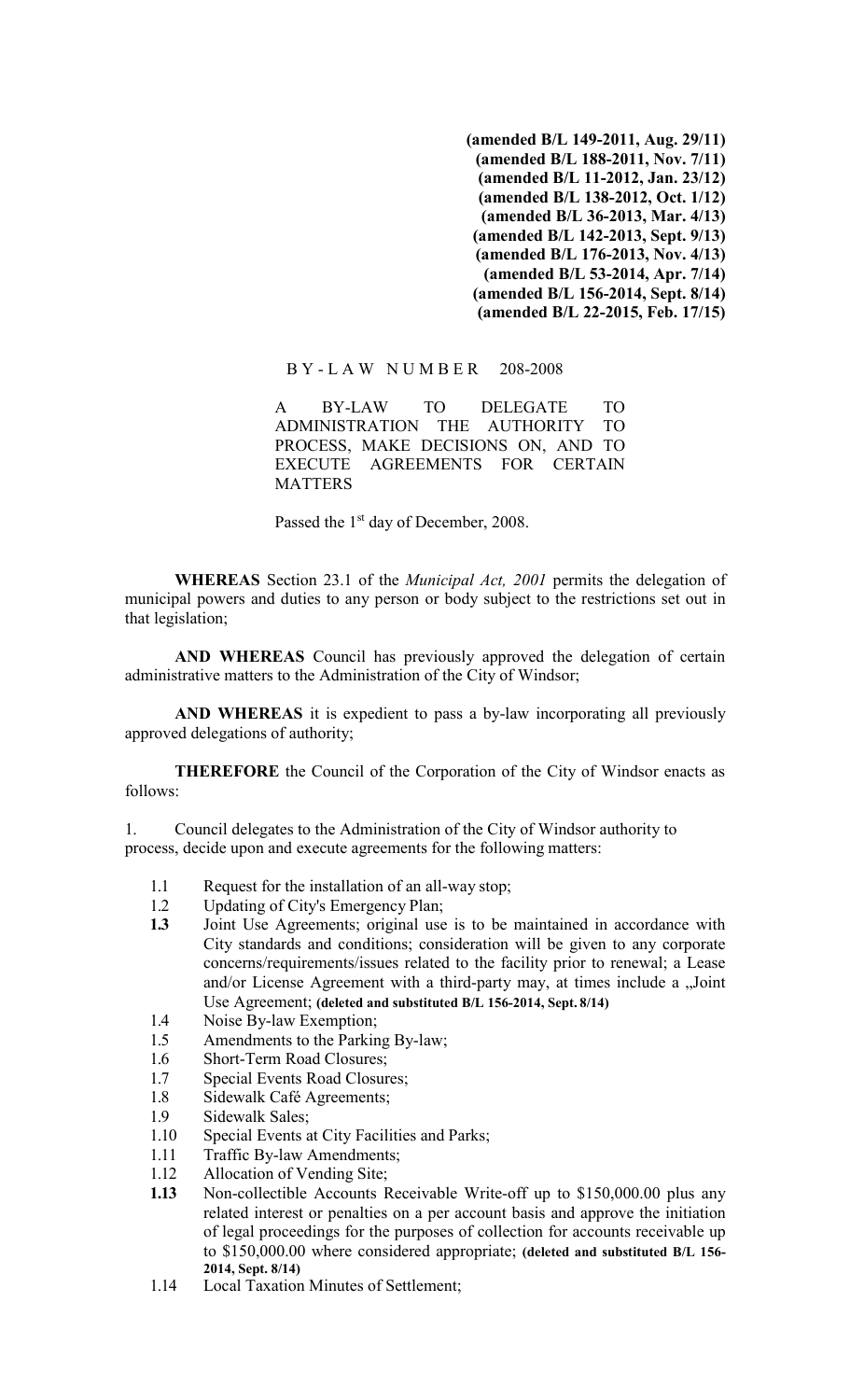- 1.15 Property Transactions as per Schedule "A1";
- 1.16 Appointment of City nominees to sit on Labour Boards of Arbitration;
- 1.17 Committees, Executives & Boards of Directors;
- 1.18 Emergency Plan (Memoranda of Understanding);
- 1.19 EnWin Hydro Connection Agreements;
- 1.20 (Temporary) Mobile Sign (on public right-of-way);
- **1.21** Eligible Moving Expenses with a minimum relocation distance of more than 200 kilometres from Windsor (for recruited employees in the position of Managers, Supervisors and others in extenuating circumstances) as eligible for moving expenses to a maximum reimbursement allowance of \$7,500.00 per instance for the CAO to consider and approve for select recruitments; **(deleted and substituted B/L 156-2014, Sept. 8/14)**
- 1.22 Parking Fee (Flat Rate) for BIA Special Events;
- 1.23 Railway Encroachment Agreements;
- 1.24 *Retail Business Holidays Act*;
- 1.25 Vending Zone (Renewal of Existing Agreements only);
- 1.26 Pet Licenses (Designation of Vendor as Issuer);
- **1.27** Work Placement Program Initiatives including agencies that serve disadvantaged, underemployed or disabled populations; **(deleted and substituted B/L 156-2014, Sept. 8/14)**
- 1.28 Ministry of Transportation Agreements (for Drivers Abstracts);
- 1.29 Municipal Staff Leave of Absences (for charitable undertakings);
- 1.30 (a)"City as Lessor" Leases and/or Assignments;
	- (b) "City as Grantor" Licenses, Easements (permanent and temporary) and Consents to Enter;
		- (c)"City as Grantee" Temporary Easements and Consents to Enter; **(Section 1.30 deleted and replaced, B/L 53-2014, Apr. 7/14)**
- 1.31 Future banked vacation carryover requests for non-union employees;
- 1.32 *Day Nurseries Act*;
- 1.33 Sewer Agreements;
- 1.34 Electricity Procurement Master Purchase/Sales Agreements;
- 1.35 Annual Emergency Manual Program;
- 1.36 Joint Emergency Planning Program Funding Applications;
- 1.37 Student and Youth Employment Opportunities Programs;
- 1.38 Execution of applications to rezone City Property as Owner"s Representative;<br>1.39 Execution of applications to amend the Official Plan as the Owner"s
- Execution of applications to amend the Official Plan as the Owner"s Representative;
- 1.40 Closure of non-essential City departments in the event of inclement weather;
- **1.41** Certificate of Exemption from Registration as a Non Gaming Related Supplier; **(added B/L 138-2012, Oct. 1/12)**
- **1.42** Servicing Agreements and Signing Authorities associated with all existing City Bank Accounts; **(added B/L 138-2012, Oct. 1/12) (deleted and substituted B/L 36-2013, Mar. 4/13)**
- **1.43** Vendor Discounts available to all staff, that do not contravene the City"s Purchasing By-law or place the City of Windsor in any type of financial risk; **(added B/L 138-2012, Oct. 1/12)**
- **1.44** Updates to DOA Report Templates; **(added B/L 138-2012, Oct. 1/12)**
- **1.45** Execution of Contract Renewals/ Amendments with Benefit Carriers/ Providers; **(added B/L 138-2012, Oct. 1/12) (deleted and substituted B/L 156- 2014, Sept. 8/14)**
- 1.46 Sign a Release or Waiver required for Short Term Use of Facilities; **(added B/L 138-2012, Oct. 1/12)**
- **1.47** Execution of Prescribed Burn Agreements satisfactory in Technical Content to the Executive Director, in Financial Content to the City Treasurer, and in Legal Form to the City Solicitor; **(added B/L 138- 2012, Oct. 1/12)**
- **1.48** Signing Letter of Non-Objection AGCO Liquor Licence Application Requirements; **(added B/L 138-2012, Oct. 1/12)**
- **1.49** WFCU Centre Arena Events and Operating Bank Accounts; **(added B/L 138-2012, Oct. 1/12)**
- **1.50** West Nile Larviciding Requirements as determined by the Medical Officer of Health; **(added B/L 138-2012, Oct. 1/12)**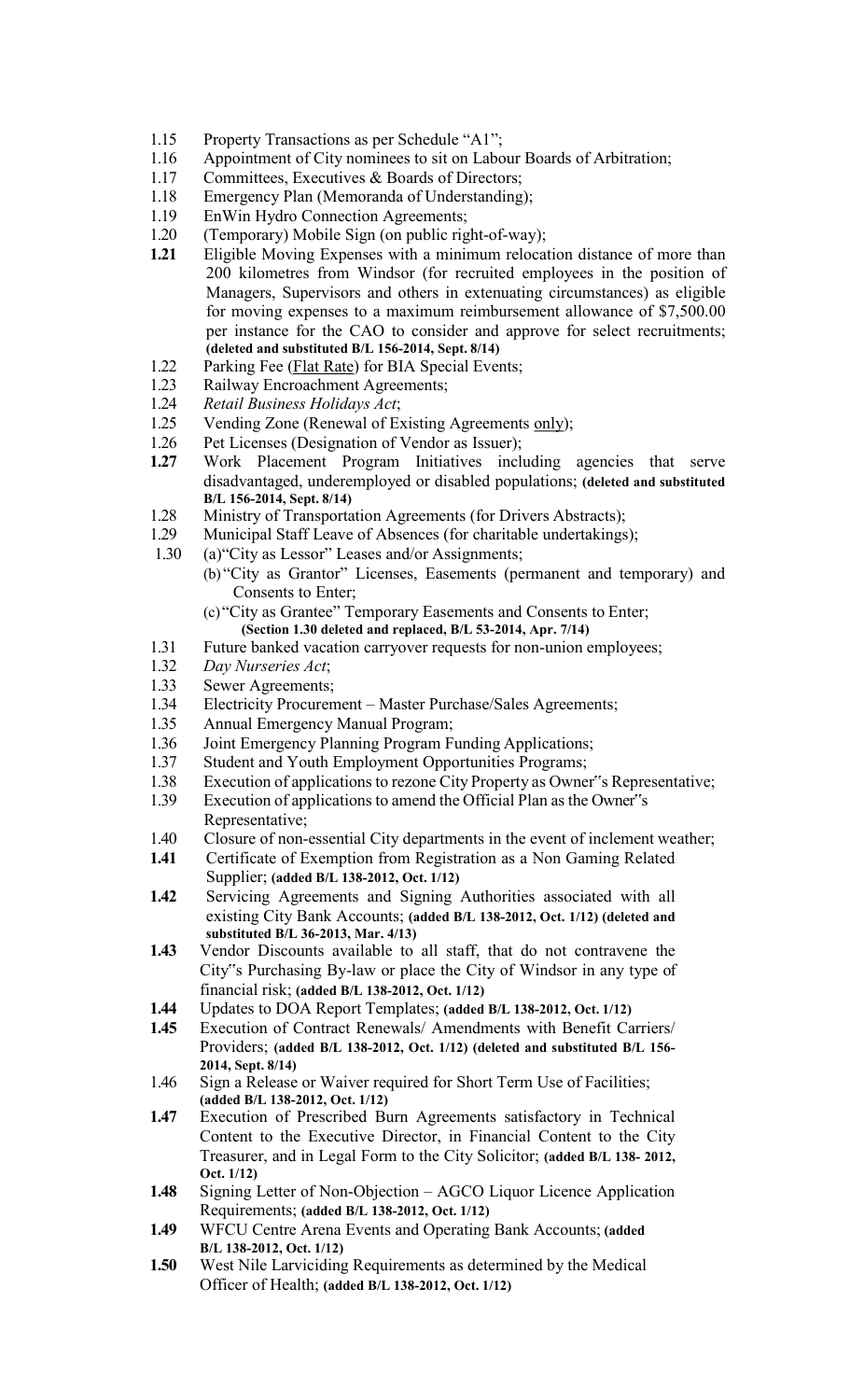- **1.51 Fire & Rescue Training Involving City-owned or Third Party Properties and Equipment**: Execution of Releases and Indemnities by the City Solicitor including the use of property and other types of equipment owned or donated by the City or third parties in all types of training conducted by Windsor Fire & Rescue Services; **(added B/L 138- 2012, Oct. 1/12) (deleted & substituted B/L 22-2015, Feb. 17/15)**
- 1.52 Appointment of Chief Building Official and Inspectors By-law amendments; **(added B/L 176-2013, Nov. 4/13)**
- 2. Council further delegates to the Chief Administrative Officer the authority to approve amendments of a general administrative or housekeeping nature to the matters set out in paragraph 1.
- 3. Council further delegates to the Administration of the City of Windsor the authority to process, decide upon and execute agreements for the following matters subject to the favourable recommendation of the responsible executive director:
	- 3.1 Permission to park trailers temporarily on parking lots when the purpose is in the public interest and a non-commercial use;
	- 3.2 Approval of legal encroachments within the terms of Council"s established policy;
	- 3.3 Emergency repairs of vehicles and equipment and/or rental of replacement equipment when it is in the public interest to maintain service provided, however, that where the cost of such repairs or rental exceeds \$10,000.00 the matter shall be ratified by City Council;
	- 3.4 Approval of the use of the West End Inert landfill site subject to conditions approved by the General Manager of Public Works and the Executive Director of Parks and Facility Operations;
	- 3.5 Approval of fire routes subject to favourable recommendations from the Chief Building Official and Fire Chief;
	- 3.6 Approval of the use of the word "Windsor" in an application for incorporation subject to the favourable recommendation of the City Solicitor;
	- 3.7 Approval for the issuance of correcting or quit claim deeds to clear defects in the title of property;
	- 3.8 Appointment of meter attendants;
	- 3.9 Appointment of Commissioners of Oaths;
	- 3.10 Letters of support from the City Clerk for Community Festivals and/or Outdoor Events, subject to the City Clerk submitting the request to Council"s attention as a communication for Council"s information coincidental to the submission of the letter of support;
	- 3.11 Changes in building inspection staff subject to a favourable recommendation of the Building department;
	- 3.12 Approval of requests for the temporary closing of Riverside Drive East from Walker to Devonshire by Hiram Walker and Sons Limited for the purposes of spraying for Dutch Elm Disease;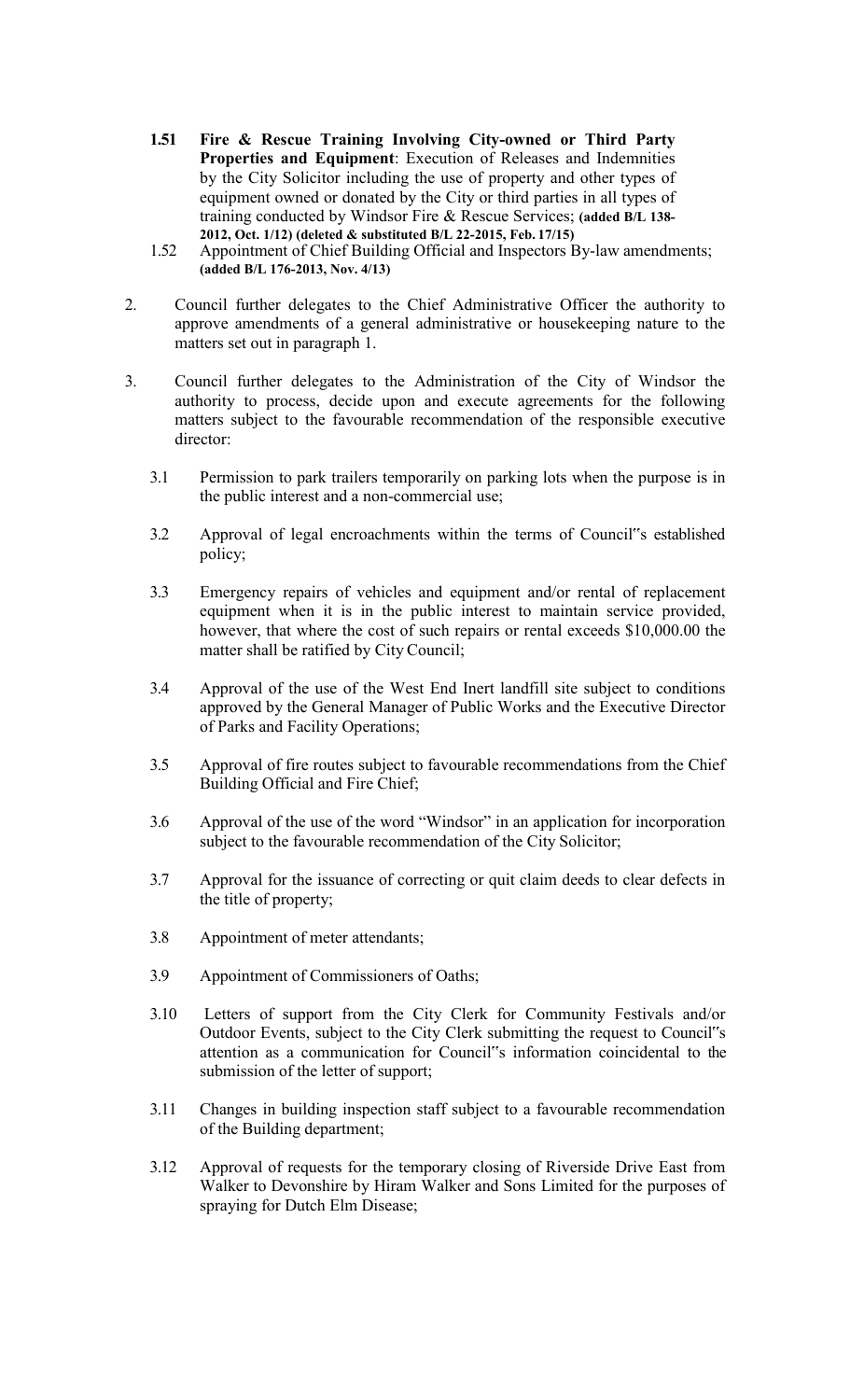- 3.13 Letters of Support for applications by outside groups or agencies where there is no financial commitment on the City, subject to a favourable recommendation in support of the letter of request from the responsible Executive Director;
- 3.14 Requests for the rental of ice in municipal arenas and requests for the lease of advertising on Zamboni ice resurfacing machines where written agreements are necessary;
- 3.15 Approval of the execution of administrative service agreements at Huron Lodge;
- 3.16 Approval of the execution of agreements for Attending Physicians at Huron Lodge as required by the Standards and Criteria for Medical Services of the Ministry of Health, upon a favourable recommendation of the Administrator, Huron Lodge;
- 3.17 Authority to bind the Corporation in Standard Crossing Reconstruction Agreements where the General Manager of Public Works gives a favourable recommendation for the cost-sharing of construction and maintenance of the railroad crossing;
- **3.18** Applications for Injunction Unlicensed Tow Truck Companies, and for the City Solicitor to amend the By-law as necessary; **(added B/L 138-2012, Oct. 1/12)**
- **3.19** Authority to sign Maintenance Agreements with ERCA for Future Maintenance repairs and related Engineering Studies, for both the Grand Marais Drain concrete channel and Reaume Park/Coventry Gardens shoreline protection; **(added B/L 138-2012, Oct. 1/12)**
- **3.20** Authority granted to the Chief Administrative Officer to consider and approve of requests for Waiver of Fees below \$3,000.00, consistent with the Criteria and Governing Rules and Regulations approved within the Waiver of Fees Policy; **(added B/L 138-2012, Oct. 1/12)**
- **3.21** Execution of agreements permitting the installation of jump harnesses (used for figure skating) in City Arenas which are at the sole risk and cost of the requesting party, subject to approval as to form by the City Solicitor, and in technical content by the Executive Director of Recreation; **(added B/L 138- 2012, Oct. 1/12)**
- **3.22** Intentionally deleted; **(added B/L 138-2012, Oct.1/12) (deleted & substituted – B/L 22-2015, Feb. 17/15)**
- **3.23** Approval to terminate, or approve the termination of, contracts for default, poor or non-performance, subject to the favourable recommendation of the City Solicitor and the responsible member of the Corporate Leadership Team; **(added B/L 138-2012, Oct. 1/12)(deleted and substituted B/L 142-2013, Sept. 9/13)**
- **3.24** Approval of the execution of onetime or infrequent processes or agreements that are of an administrative nature and comply with approved operating or capital budgets; **(added B/L 138-2012, Oct. 1/12)**
- **3.25** Grant applications submitted by the City for existing approved programs where City funding is either not required or is available within existing budgets, and authority for the Chief Administrative Officer to sign grant applications for new programs, subject to providing subsequent City Council notification prior to a point when no withdrawal from the program is possible; **(added B/L 138-2012, Oct. 1/12) (Section after budgets added B/L 22-2015, Feb. 17/15)**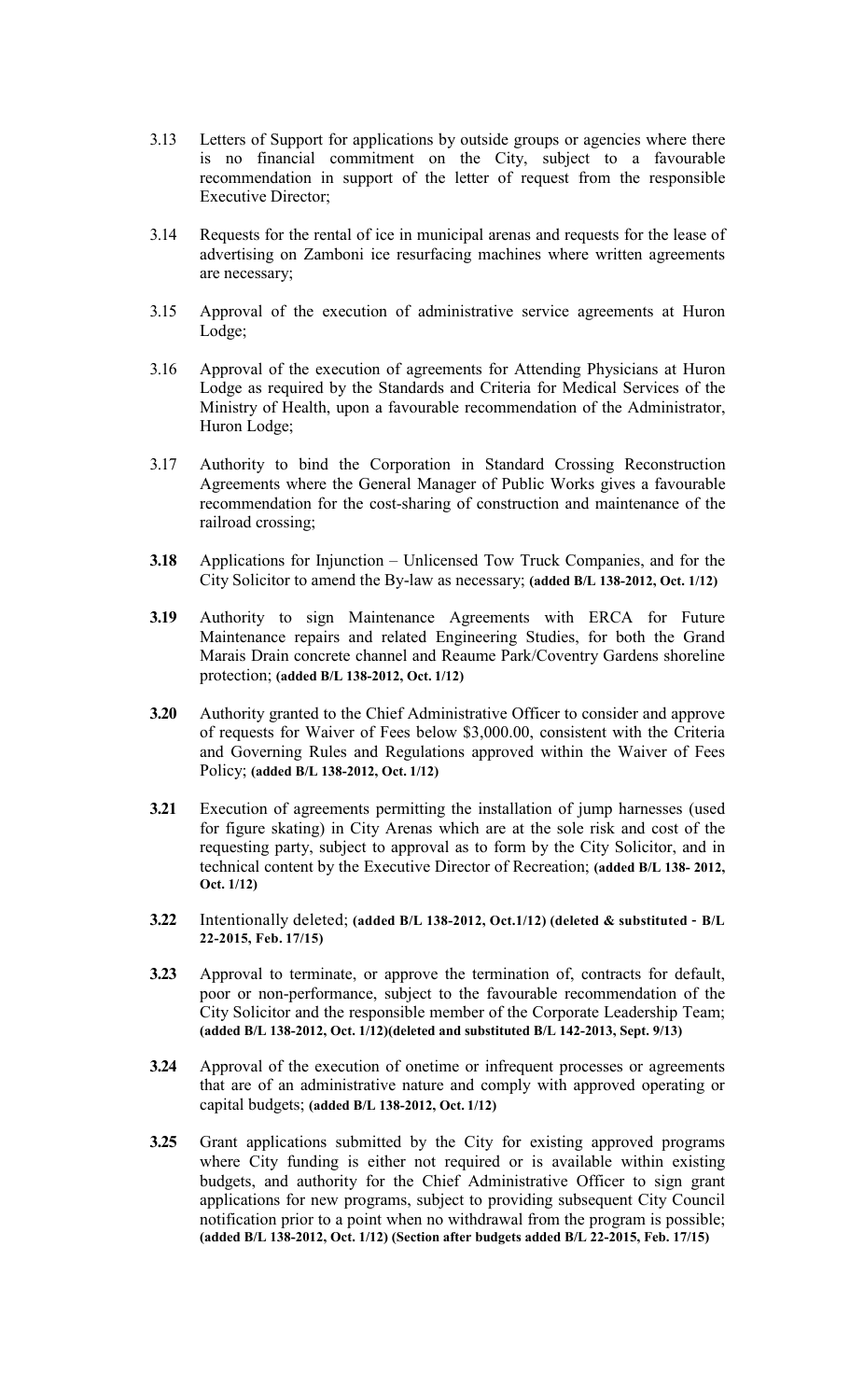#### **(Sections 3.26 through 3.30 added B/L 142-2013, Sept. 9/13)**

- 3.26 Authority for the Chief Administrative Officer to waive the provisions of Schedule H1 to Business Licensing By-law 395-2004 for special events, upon approval of the License Commissioner;
- 3.27 Authority for the Chief Administrative Officer and City Clerk to execute agreements resulting from conditions imposed by decisions of the Committee of Adjustment in connection with severance and/or minor variance applications, where such conditions have been recommended by administration, save and except for conditions which are related to policy or precedent issues or require the expenditure of funds by the City;
- 3.28 Authority for the Chief Administrative Officer to approve, subject to support by City Planner amendments to:
	- (a) By-laws closing alleys or right of ways adopted by former municipalities annexed or amalgamated to The Corporation of the City of Windsor;
	- (b) Such by-law amendments to include easements in favour of utility companies as required to enter upon the unclaimed closed alleys for installation, repairs and maintenance of their facilities therein, and to convey unclaimed parcels in accordance with applicable street and alley policy in effect from time to time;
- 3.29 Authority for the Chief Administrative Officer and City Clerk to execute service contracts agreements for Fire Fighter recruitments, satisfactory in form to the City Solicitor, in technical content to the Executive Director of Human Resources, and in financial content to the Chief Financial Officer and City Treasurer;
- 3.30 Authority for the Chief Administrative Officer and City Clerk to sign amendment acceptance pages for contract renewals or amendments with the City of Windsor employee benefit carriers/ providers for all employee groups as a result of annual renewals, collective bargaining or arbitration awards, satisfactory in form to the City Solicitor, in technical content to the Executive Director of Human Resources, and financial content to the Chief Financial Officer and City Treasurer;
- **3.31** Authority for the Chief Administrative Officer and City Clerk to approve the execution of preventative maintenance and upgrade contracts satisfactory in form and content to the City Solicitor or designate, technical content to the Fire Chief or designate and financial content to the Chief Financial Officer and City Treasurer or designate, for equipment such as defibrillators, air monitors or other specialized equipment used by the Windsor Fire & Rescue Services; **(added B/L 22-2015, Feb. 17/15)**
- **3.32** Authority for the Chief Administrative Officer and City Clerk to execute any future agreements with the Province of Ontario represented by the Ministry of Community Safety and Correctional Services which may be necessary in conjunction with participation in the Court Security and Prisoner Transportation (CSPT) Program satisfactory in technical content to the Police Chief or designate, in form to the City Solicitor or designate and in financial content to the Chief Financial Officer and City Treasurer or designate. **(added B/L 22-2105, Feb. 17/15)**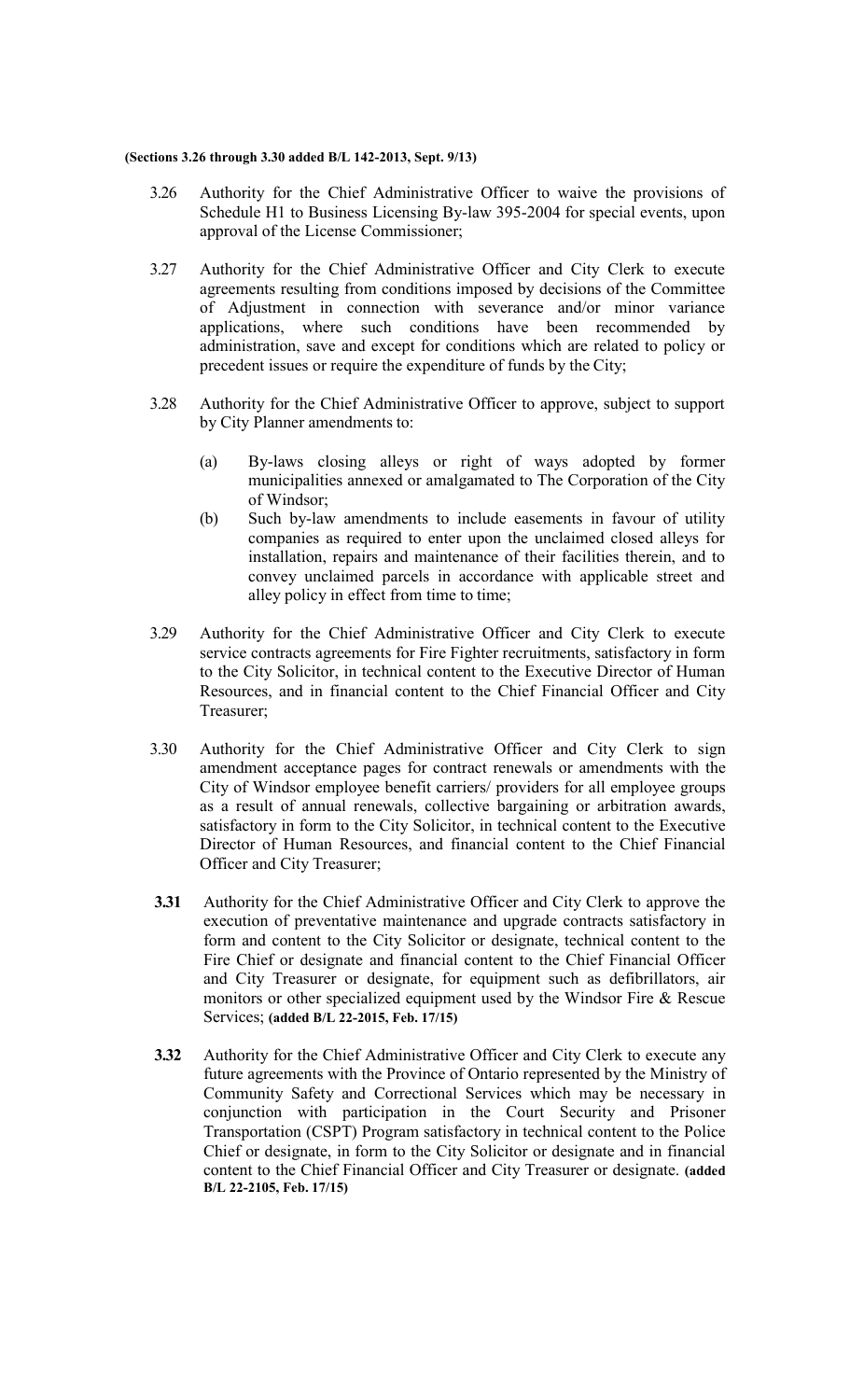**(All of Section 4 deleted and remaining paragraphs renumbered –B/L 142-2013, Sept. 9/13)**

- **4.** By-law 389/2004 and all amendments thereto are hereby repealed. **(previously Section 4 – renumbered to 5– B/L 149-2011, Aug. 29/11) (previously Section 5 – renumbered to 4 –B/L 142-2013, Sept. 9/13)**
- **5.** This by-law shall come into force and take effect on the day of the final passing thereof. **(previously Section 5 – renumbered to 6 – B/L 149-2011, Aug. 29/11) (previously Section 6 – renumbered to 5 – B/L 142-2013, Sept. 9/13)**

EDDIE FRANCIS, MAYOR

**CLERK** 

| First Reading         |        | December 1, 2008 |
|-----------------------|--------|------------------|
| <b>Second Reading</b> | $\sim$ | December 1, 2008 |
| Third Reading         |        | December 1, 2008 |